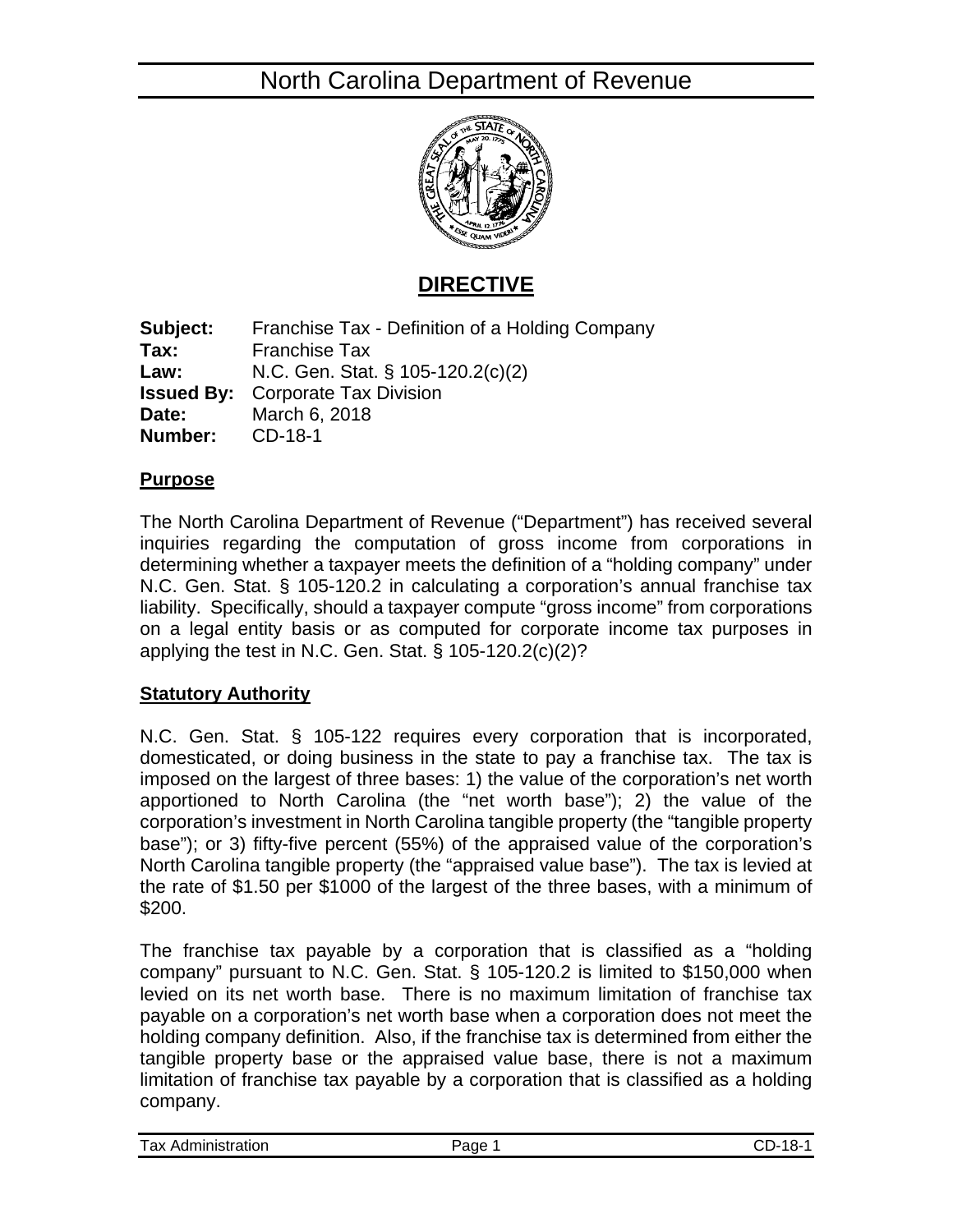In determining if a corporation meets the definition of a holding company the Department relies upon N.C. Gen. Stat. § 105-120.2(c), which provides that:

For purposes of this section, a 'holding company' is a corporation that satisfies at least one of the following conditions:

- (1) It has no assets other than ownership interests in corporations in which it owns, directly or indirectly, more than fifty percent (50%) of the outstanding voting stock or voting capital interests.
- (2) It receives during its taxable year more than eighty percent (80%) of its gross income from corporations in which it owns directly or indirectly more than fifty percent (50%) of the outstanding voting stock, voting capital interests, or ownership interests.

The inclusion of the phrase "gross income from corporations" in the holding company definition in N.C. Gen. Stat. § 105-120.2(c)(2) is subject to interpretation because a definition of the phrase "gross income" is not specifically provided for in Article 3. However, gross income is defined for corporate income tax purposes. N.C. Gen. Stat. § 105-130.2(9) defines gross income for corporate income tax purposes as follows:

"Gross income. – Defined in section 61 of the [Internal Revenue] Code."

Section 61 of the Internal Revenue Code states, in part:

"…gross income means all income from whatever sourced derived…"

#### **Discussion**

Because the definition of gross income is not defined in Article 3 but in Part 1 of Article 4, the Department's interpretation of N.C. Gen. Stat. § 105-120.2(c)(2) is that corporate income tax principles for computing "gross income from corporations" is applicable for determining whether a corporation qualifies as a holding company. Further, because the Department's definition of gross income refers to the Internal Revenue Code and the Department adopts these corporate income tax principles, the Department looks to the corporation's federal return for its gross income.

The Federal Form 1120 does not contain one specific line item to aggregate gross income. Accordingly, the Department looks to Federal Form 1120 lines 1-11 (as calculated on a separate entity basis for North Carolina purposes) to establish a corporation's total income under Section 61 of the Internal Revenue Code, and